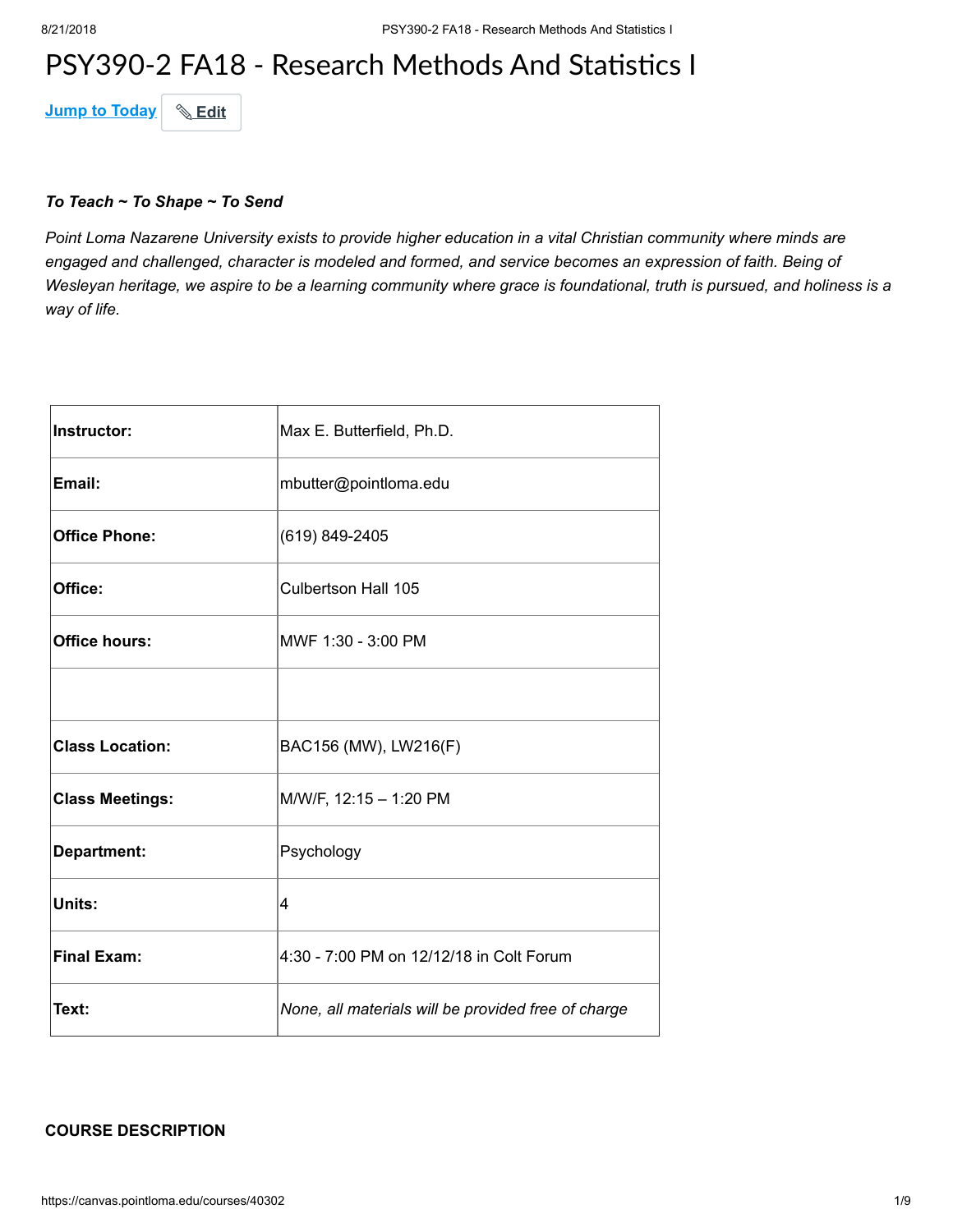#### 8/21/2018 PSY390-2 FA18 - Research Methods And Statistics I

At its core, psychology is a discipline that relies on insights from empirical research. The focus of this course is to train you to produce these insights and to contribute to the scientific understanding of human nature. In so doing, we will focus on developing important skills that will improve your ability to read and understand existing research, develop your own research questions, construct and test hypotheses, analyze data, and communicate research findings to both lay and professional audiences. The skills you learn along the way will improve your scholarship, and they will also give you specialized tools that can be applied outside the classroom in the business world, non-profit sector, health care settings, service industry, and higher education. Classroom activities will focus on lecture, discussion, tutorials, and hands-on practice. You will be evaluated based on your engagement with the material, your knowledge of it, and your ability to apply it to real-world problems and situations. The themes for the course this year will focus on using psychological insights to encourage positive change in the domains of *climate change, inequality, national security, civil rights, race relations, vocation, and personhood.* When all is said and done, it is my hope that you will find the material from this course to be useful, engaging, and an important part of psychological study, no matter what your interests and goals may be.

From the catalog: "Students gain experience in methods of design, data collection, management, and analysis. Students begin a significant research project. This course must be taken in the semester immediately preceding PSY 391."

#### **COURSE LEARNING OUTCOMES**

Students will be able to…

- Solve real-life, practical problems using psychological science and the scientific method.
- Understand and interpret statistical research findings that are presented in writing, in numerical form, or as tables or figures.
- Apply statistical concepts in clinical and non-clinical applications to optimize vocational performance. This includes being able to interpret clinical test scores, analyze business and financial performance, and empirically assess decision making outcomes.
- Critically evaluate research claims made by academics, business professionals, and media figures by formulating alternative hypotheses, generating alternative explanations, and designing follow-up and replication studies.
- Identify and remediate potential problems in empirical and non-empirical research. This includes recognition of incomplete literature reviews, design flaws, poorly formed hypotheses, ethics violations, incorrect statistical execution and inference, and unsupported conclusions.
- Write a research proposal and submit it to an institutional review board.
- Present the results of empirical research to professional and lay audiences using written, oral, and visual expression. This includes being able to write a research paper using APA style, construct a poster for a research conference, and present research in a brief oral presentation with visual aids.

#### **COURSE CREDIT HOUR INFORMATION**

In the interest of providing sufficient time to accomplish the stated Course Learning Outcomes, this class meets the PLNU credit hour policy for a three unit class delivered over 15 weeks. Specific details about how the class meets the credit hour requirement can be provided upon request.

#### **INCOMPLETES AND LATE ASSIGNMENTS**

Incompletes will only be assigned in extremely unusual circumstances. All assignments are to be submitted by the due date listed on Canvas. Late work will be accepted until 11:59 PM on the last day of classes for the current semester. Late take-home assignments, quizzes, and exams are still eligible for full credit. Because class time is an important component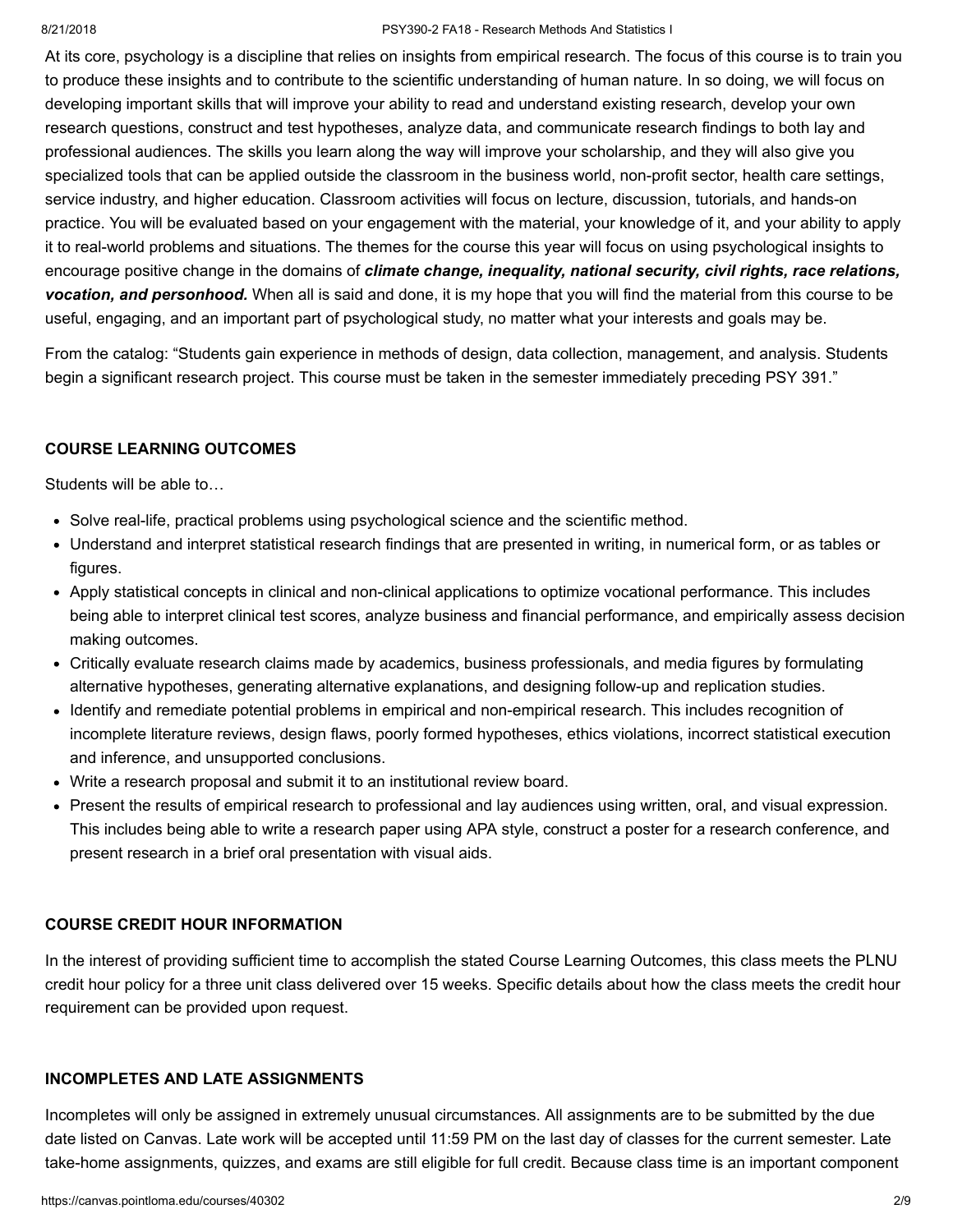of learning, however, absence-related in-class assignment submissions are only eligible for up to 75% of the total available points. Please be aware that the official PLNU policy is that illnesses are not excused absences, even with a note from a health care provider.

#### **FINAL EXAMINATION POLICY**

Successful completion of this class requires taking the final examination **on its scheduled day**. The final examination schedule is posted on the **Class Schedules [\(http://www.pointloma.edu/experience/academics/class-schedules\)](http://www.pointloma.edu/experience/academics/class-schedules)** site. No requests for early examinations or alternative days will be approved.

## **COURSE OUTLINE**

| <b>Week</b> | <b>Themes</b>     | <b>Research Spotlight</b> | <b>Research Methods</b>  | <b>Statistics</b>               |
|-------------|-------------------|---------------------------|--------------------------|---------------------------------|
|             | Race relations    | Emotions                  | Survey research          | Central tendency and dispersion |
| $1 - 5$     | Civil rights      | Memory                    | Interview                | Probability                     |
|             | Inequality        | Human Development         | Quasi experiments        | Distributions and z-scores      |
|             |                   |                           |                          |                                 |
|             | Immigration       | <b>Stress and Health</b>  | Naturalistic observation | Chi square                      |
| $6 - 10$    | National Security | Religiosity               | Secondary data 1         | Correlation                     |
|             | Climate Change    | Attitudes                 | Secondary data 2         | Regression                      |
|             |                   |                           |                          |                                 |
|             | Vocation          | Personality               | Meta analysis            | Power analysis and effect size  |
| $11 - 15$   | Relationships     | Attraction                | True experiments         | <b>T-Test and ANOVA</b>         |
|             | Personhood        | <b>Clinical disorders</b> | Case study               | Scale development               |

#### **PLNU COPYRIGHT POLICY**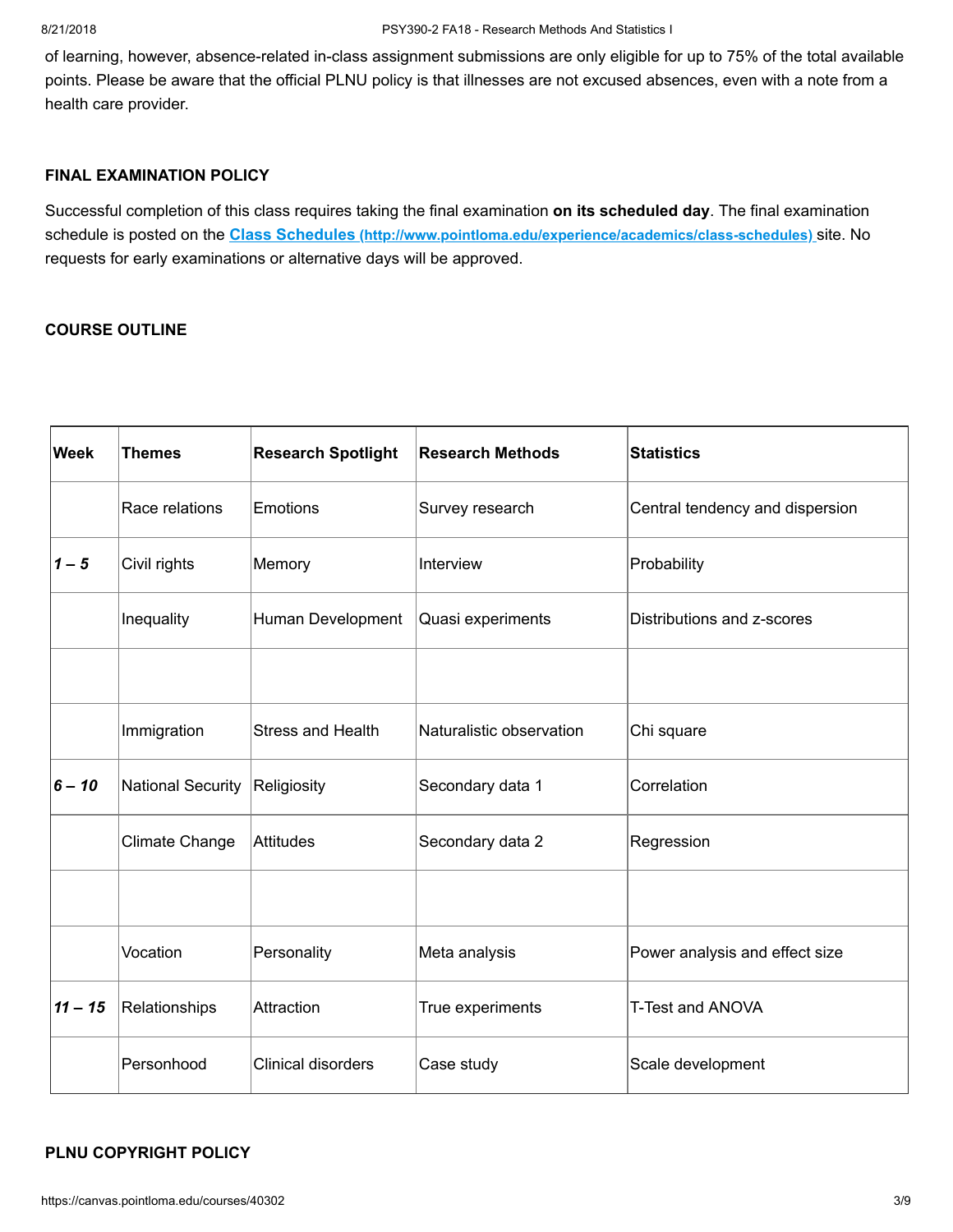#### 8/21/2018 PSY390-2 FA18 - Research Methods And Statistics I

Point Loma Nazarene University, as a non-profit educational institution, is entitled by law to use materials protected by the US Copyright Act for classroom education. Any use of those materials outside the class may violate the law.

#### **PLNU ACADEMIC HONESTY POLICY**

Students should demonstrate academic honesty by doing original work and by giving appropriate credit to the ideas of others. Academic dishonesty is the act of presenting information, ideas, and/or concepts as one's own when in reality they are the results of another person's creativity and effort. A faculty member who believes a situation involving academic dishonesty has been detected may assign a failing grade for that assignment or examination, or, depending on the seriousness of the offense, for the course. Faculty should follow and students may appeal using the procedure in the university Catalog. See **Academic Policies [\(http://catalog.pointloma.edu/content.php?catoid=18&navoid=1278\)](http://catalog.pointloma.edu/content.php?catoid=18&navoid=1278)** for definitions of kinds of academic dishonesty and for further policy information.

#### **PLNU ACADEMIC ACCOMMODATIONS POLICY**

If you have a diagnosed disability, please contact PLNU's Disability Resource Center (DRC) within the first two weeks of class to demonstrate need and to register for accommodation by phone at 619-849-2486 or by e-mail at **DRC@pointloma.edu [\(mailto:DRC@pointloma.edu\)](mailto:DRC@pointloma.edu)** . See **Disability Resource Center [\(http://www.pointloma.edu/experience/offices/administrative-offices/academic-advising-office/disability-resource-center\)](http://www.pointloma.edu/experience/offices/administrative-offices/academic-advising-office/disability-resource-center)** for additional information.

#### **PLNU ATTENDANCE AND PARTICIPATION POLICY**

Regular and punctual attendance at all classes is considered essential to optimum academic achievement. If the student is absent from more than 10 percent of class meetings, the faculty member can file a written report which may result in deenrollment. If the absences exceed 20 percent, the student may be de-enrolled without notice until the university drop date [or, after that date, receive the appropriate grade for their work and participation. See](http://catalog.pointloma.edu/content.php?catoid=18&navoid=1278) **Academic Policies (http://catalog.pointloma.edu/content.php?catoid=18&navoid=1278)** in the Undergraduate Academic Catalog.

## **CHANGE IN SYLLABUS OR SCHEDULE**

It is possible that I will make modifications to the syllabus or schedule during the semester. If this occurs, I will make an announcement by email, in class, or both.

#### **ASSESSMENT AND GRADING**

Your final letter grade will be determined by a variety of assessments of your engagement, knowledge, and ability to apply what you have learned. In order to ensure fair grading, I will calculate your grade using both total points and z scores, which measure your performance compared with the performance of the class (i.e., grading on a 'curve'). The score that will ultimately be used for you is the one that results in the **higher** of the scores. In order to pass this course, however, you must earn at least 50 % of all possible points.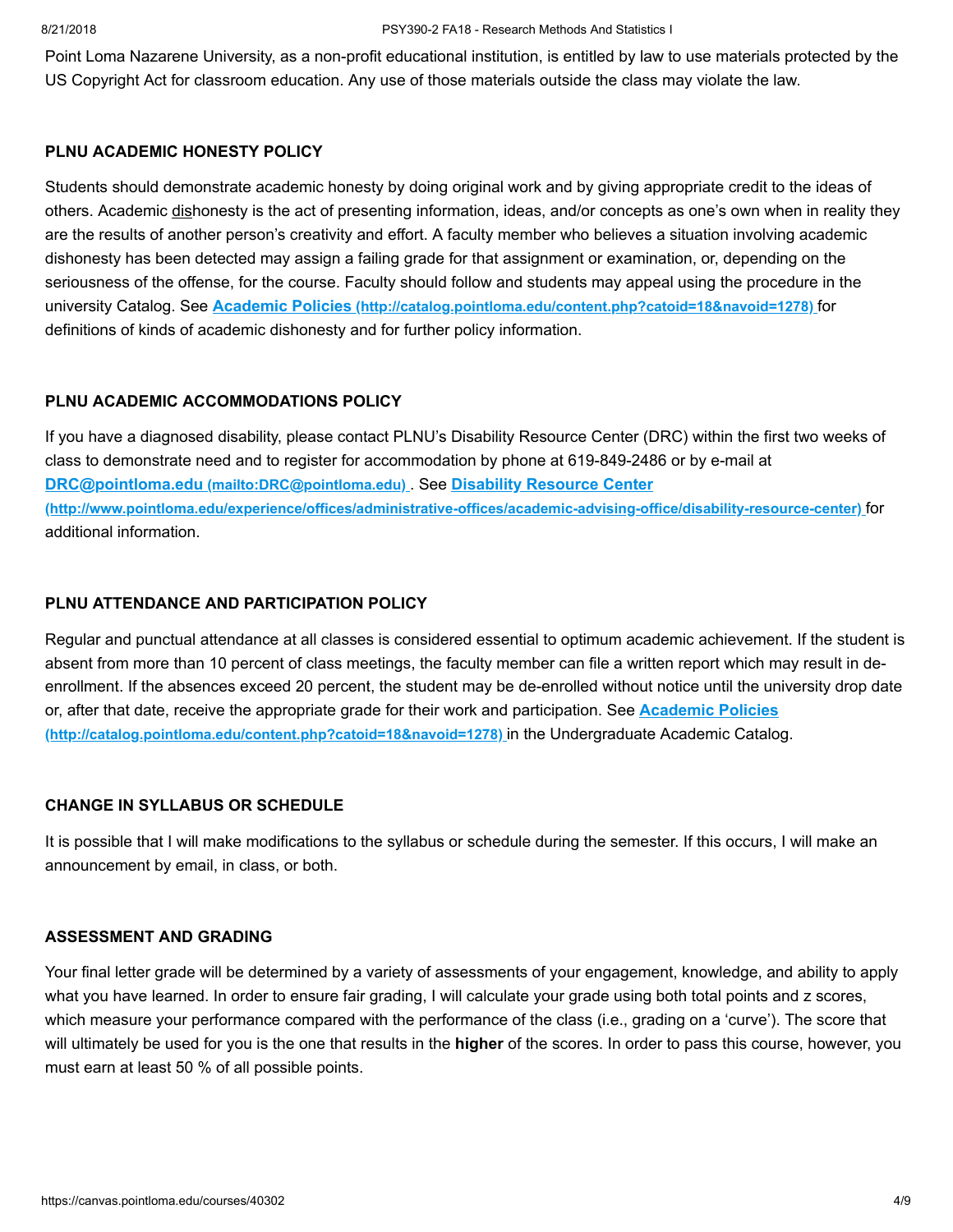8/21/2018 PSY390-2 FA18 - Research Methods And Statistics I

| , _ , , _ v , v<br><b>Assessment</b> | $1.91000 \pm 1.110$ $1.0000$ and $1.1100$ and $1.010$<br>Weight |
|--------------------------------------|-----------------------------------------------------------------|
| In-class activities                  | 25%                                                             |
| Take-home activities                 | 25%                                                             |
| Computer lab activities              | 25%                                                             |
| <b>Exams and Final</b>               | 25%                                                             |
|                                      | 100%                                                            |

| Grade       | Percentage<br><b>Needed</b> | z Score<br><b>Needed</b> | <b>Cumulative</b><br><b>Percent</b> | Who   | <b>Percent Category</b><br><b>Cumulative</b><br><b>Receive Percent</b> |
|-------------|-----------------------------|--------------------------|-------------------------------------|-------|------------------------------------------------------------------------|
| A           | 93 %                        | 1.33                     | 9.2%                                | 9.2%  |                                                                        |
| A-          | 90 %                        | 1.00                     | 15.9 %                              | 6.7%  | 15.9%                                                                  |
| B+          | 88 %                        | .67                      | 25.1 %                              | 9.3%  |                                                                        |
| В           | 84 %                        | .33                      | 37.1 %                              | 11.9% |                                                                        |
| <b>B-</b>   | 80 %                        | .00                      | 50 %                                | 12.9% | 34.1%                                                                  |
| $C+$        | 77 %                        | $-.33$                   | 62.9%                               | 12.9% |                                                                        |
| $\mathbf C$ | 70 %                        | $-1.00$                  | 84.1 %                              | 21.2% |                                                                        |
| $C -$       | 65 %                        | $-1.33$                  | 90.8%                               | 6.7%  | 40.8%                                                                  |
| D+          | 62 %                        | $-1.67$                  | 95.3 %                              | 4.4%  |                                                                        |
| D           | 55 %                        | $-2.00$                  | 97.7 %                              | 2.5%  |                                                                        |
| D-          | 50 %                        | $-2.33$                  | 99 %                                | 1.3%  |                                                                        |
| F           | 0                           | $-2.33$                  | 100 %                               | 1.0%  | 9.2%                                                                   |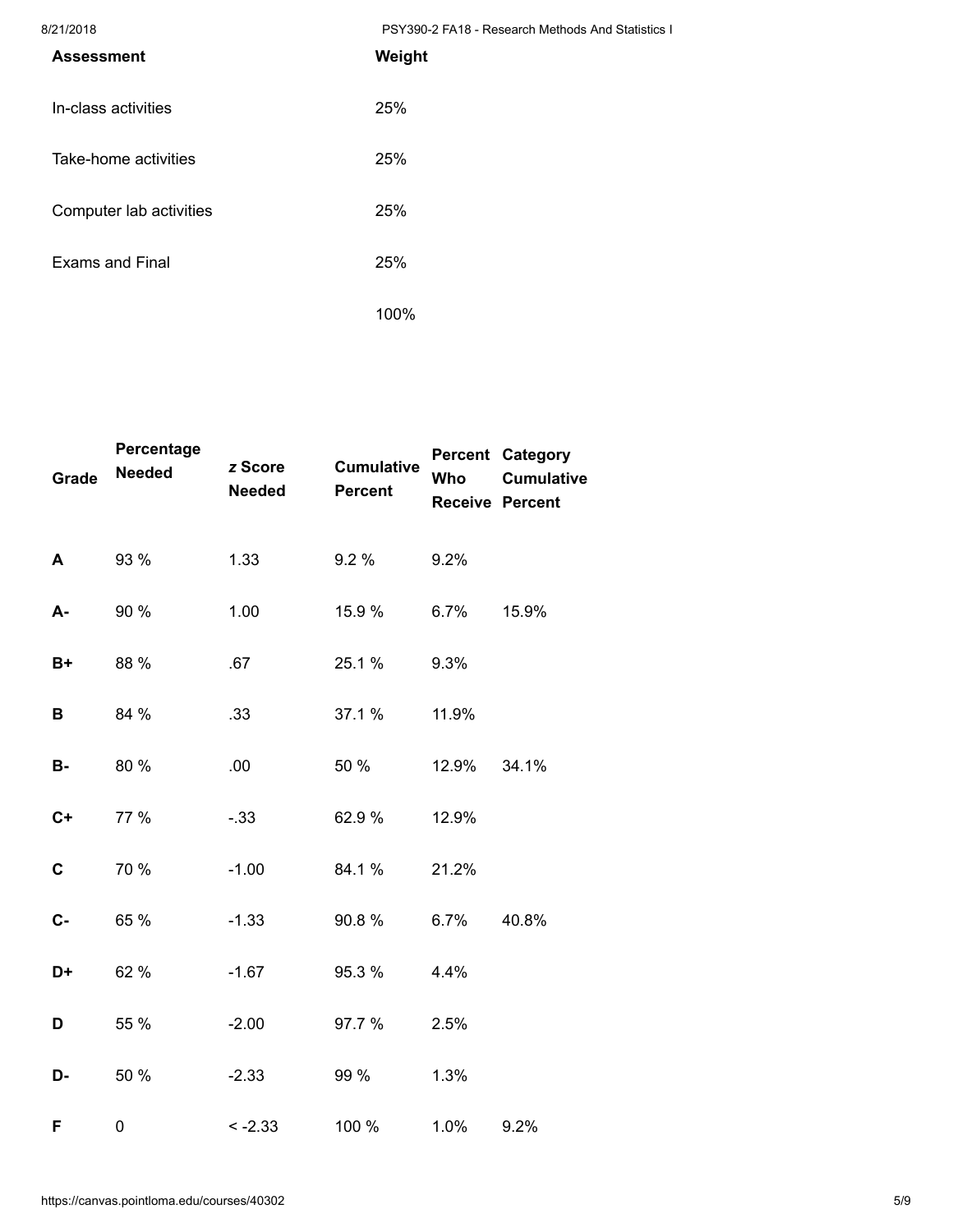# Course Summary:

| <b>Date</b>      | <b>Details</b>                                                                                                           |                |
|------------------|--------------------------------------------------------------------------------------------------------------------------|----------------|
| Tue Aug 28, 2018 | 01m In Class: Getting Acquainted<br>(https://canvas.pointloma.edu/courses/40302/assignments/311242)                      | due by 11:59pm |
| Wed Aug 29, 2018 | 01w In Class: The Robber's Cave<br>(https://canvas.pointloma.edu/courses/40302/assignments/311244)                       | due by 11:59pm |
| Fri Aug 31, 2018 | 01 Computer Lab: Introduction to Literature Searches<br>(https://canvas.pointloma.edu/courses/40302/assignments/311241)  | due by 11:59pm |
| Mon Sep 3, 2018  | 01 Take Home: Research Compatibility Survey<br>(https://canvas.pointloma.edu/courses/40302/assignments/311243)           | due by 11:59pm |
| Wed Sep 5, 2018  | 02w In-Class: Bad Survey Design<br>(https://canvas.pointloma.edu/courses/40302/assignments/311247)                       | due by 11:59pm |
| Fri Sep 7, 2018  | 02 Computer Lab: Introduction to Qualtrics<br>(https://canvas.pointloma.edu/courses/40302/assignments/311245)            | due by 11:59pm |
| Mon Sep 10, 2018 | 02 Take Home: Ethics Training<br>(https://canvas.pointloma.edu/courses/40302/assignments/311246)                         | due by 11:59pm |
|                  | 03m In-Class: Mean, Median, and Mode<br>(https://canvas.pointloma.edu/courses/40302/assignments/311249)<br>國             | due by 11:59pm |
| Wed Sep 12, 2018 | 03w In-Class: Variance and Standard Deviation<br>(https://canvas.pointloma.edu/courses/40302/assignments/311251)         | due by 11:59pm |
| Fri Sep 14, 2018 | 03 Computer Lab: Central tendency and dispersion<br>(https://canvas.pointloma.edu/courses/40302/assignments/311248)      | due by 11:59pm |
| Mon Sep 17, 2018 | 03 Take Home: Race Relations Survey Administration<br>(https://canvas.pointloma.edu/courses/40302/assignments/311250)    | due by 11:59pm |
|                  | 04m In-Class: Probability Exercises<br>(https://canvas.pointloma.edu/courses/40302/assignments/311253)<br>國              | due by 11:59pm |
| Wed Sep 19, 2018 | 04w In-Class: Probability Application in Context<br>(https://canvas.pointloma.edu/courses/40302/assignments/311255)<br>國 | due by 11:59pm |
| Fri Sep 21, 2018 | 04 Computer Lab: Memory and Eyewitness Testimony<br>(https://canvas.pointloma.edu/courses/40302/assignments/311252)<br>國 | due by 11:59pm |
| Mon Sep 24, 2018 | 04 Take Home: Civil Rights Interview<br>(https://canvas.pointloma.edu/courses/40302/assignments/311254)<br>國             | due by 11:59pm |
|                  | 05m In-Class: Distributions<br>國<br>(https://canvas.pointloma.edu/courses/40302/assignments/311257)                      | due by 11:59pm |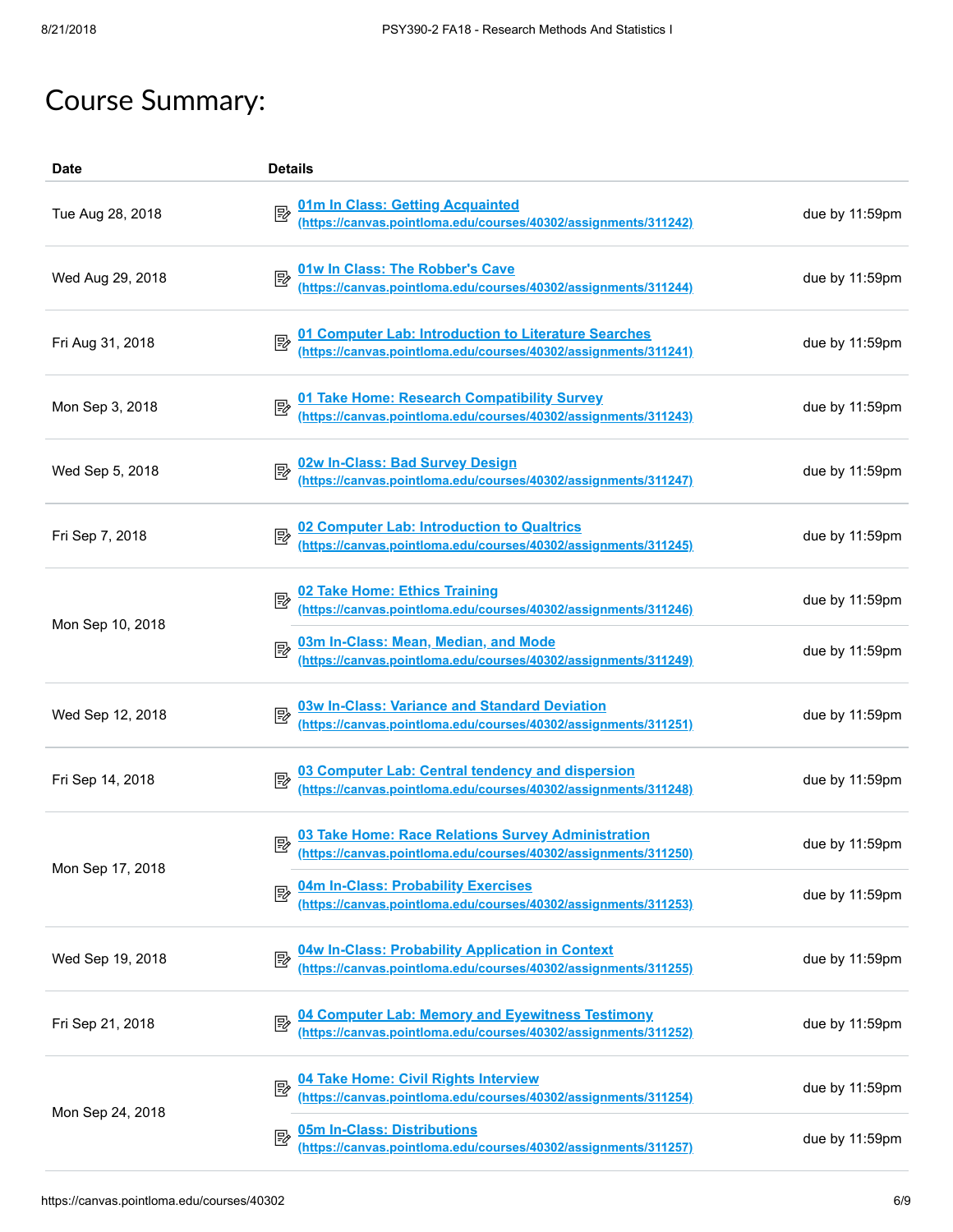| Date             | <b>Details</b>                                                                                                                        |                |
|------------------|---------------------------------------------------------------------------------------------------------------------------------------|----------------|
| Wed Sep 26, 2018 | 05w In-Class: Z-scores<br>國<br><u>uswin-Glass. z-scores</u><br><u>(https://canvas.pointloma.edu/courses/40302/assignments/311259)</u> | due by 11:59pm |
| Fri Sep 28, 2018 | 05 Computer Lab: Distributions and z-scores<br>(https://canvas.pointloma.edu/courses/40302/assignments/311256)                        | due by 11:59pm |
|                  | Exam 1 (https://canvas.pointloma.edu/courses/40302/assignments/311293)                                                                | due by 10:55am |
| Mon Oct 1, 2018  | 05 Take Home: Inequality 05 Take Home: Inequality 05 Take Home: 01302/assignments/311258)<br>暨                                        | due by 11:59pm |
| Wed Oct 3, 2018  | 06w In-Class: Chi Square<br>(https://canvas.pointloma.edu/courses/40302/assignments/311262)                                           | due by 11:59pm |
| Fri Oct 5, 2018  | 06 Computer Lab: Immigration, Stress, and Health<br>(https://canvas.pointloma.edu/courses/40302/assignments/311260)                   | due by 11:59pm |
| Mon Oct 8, 2018  | 06 Take Home: Naturalistic Observation of health<br>(https://canvas.pointloma.edu/courses/40302/assignments/311261)<br>國              | due by 11:59pm |
|                  | 07m In-Class: Intro to Correlation<br>(https://canvas.pointloma.edu/courses/40302/assignments/311264)                                 | due by 11:59pm |
| Wed Oct 10, 2018 | 07w In-Class: Intro to Correlation Application<br>(https://canvas.pointloma.edu/courses/40302/assignments/311266)                     | due by 11:59pm |
| Fri Oct 12, 2018 | 07 Computer Lab: Correlation Analysis of Secondary Data<br>(https://canvas.pointloma.edu/courses/40302/assignments/311263)            | due by 11:59pm |
| Mon Oct 15, 2018 | 07 Take Home: National Security and Spurious Correlations<br>(https://canvas.pointloma.edu/courses/40302/assignments/311265)<br>國     | due by 11:59pm |
|                  | 08m In-Class: Correlation Visualizations<br>(https://canvas.pointloma.edu/courses/40302/assignments/311267)<br>國                      | due by 11:59pm |
| Wed Oct 17, 2018 | 08w In-Class: Correlations and Compatibility<br>(https://canvas.pointloma.edu/courses/40302/assignments/311269)<br>國                  | due by 11:59pm |
| Mon Oct 22, 2018 | 08 Take Home: Attitudes and Climate Change<br>國<br><u> <br/>https://canvas.pointloma.edu/courses/40302/assignments/311268)</u>        | due by 11:59pm |
|                  | 09m In-Class: Intro to Regression<br>國<br>(https://canvas.pointloma.edu/courses/40302/assignments/311271)                             | due by 11:59pm |
| Wed Oct 24, 2018 | 09w In-Class: Predicting with Multiple Regression<br>(https://canvas.pointloma.edu/courses/40302/assignments/311273)<br>國             | due by 11:59pm |
| Fri Oct 26, 2018 | 09 Computer Lab: Secondary Data and Regression<br>(https://canvas.pointloma.edu/courses/40302/assignments/311270)<br>國                | due by 11:59pm |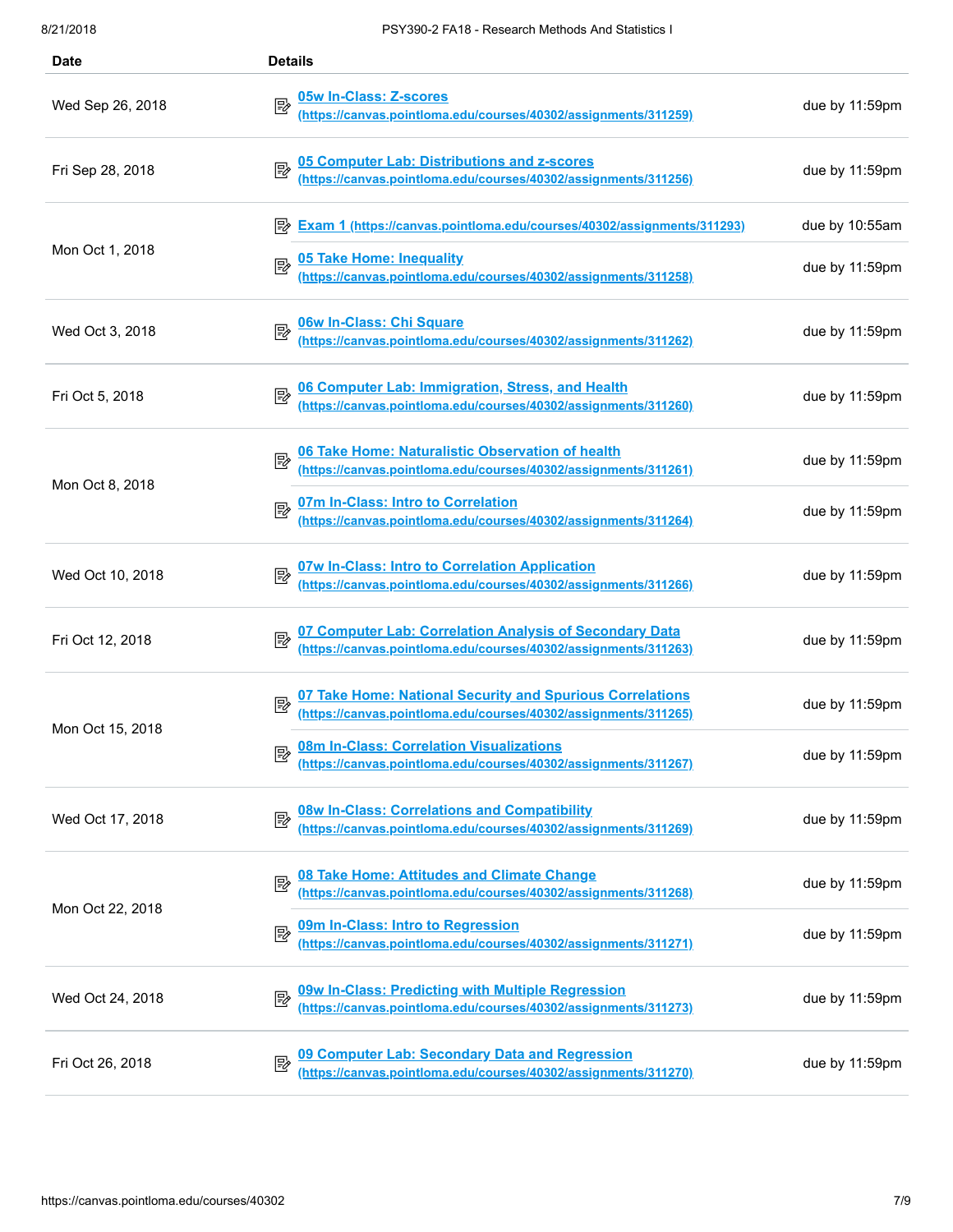| <b>Date</b>      | <b>Details</b>                                                                                                              |                |
|------------------|-----------------------------------------------------------------------------------------------------------------------------|----------------|
|                  | Exam 2 (https://canvas.pointloma.edu/courses/40302/assignments/311294)                                                      | due by 10:55am |
| Mon Oct 29, 2018 | 09 Take Home: Regression<br>(https://canvas.pointloma.edu/courses/40302/assignments/311272)<br>國                            | due by 11:59pm |
| Wed Oct 31, 2018 | 10w In-Class: Power Analysis and Effect Size<br>(https://canvas.pointloma.edu/courses/40302/assignments/311276)             | due by 11:59pm |
| Fri Nov 2, 2018  | 10 Computer Lab: Power Analysis and Effect Size<br>(https://canvas.pointloma.edu/courses/40302/assignments/311274)          | due by 11:59pm |
| Mon Nov 5, 2018  | 10 Take Home: Power Analysis and Effect Size<br>(https://canvas.pointloma.edu/courses/40302/assignments/311275)             | due by 11:59pm |
|                  | 11m In-Class: Introduction to T-Tests and Experiments I<br>(https://canvas.pointloma.edu/courses/40302/assignments/311278)  | due by 11:59pm |
| Wed Nov 7, 2018  | 11w In-Class: Introduction to T-Tests and Experiments II<br>(https://canvas.pointloma.edu/courses/40302/assignments/311280) | due by 11:59pm |
| Fri Nov 9, 2018  | 11 Computer Lab: T-Test<br>(https://canvas.pointloma.edu/courses/40302/assignments/311277)                                  | due by 11:59pm |
| Mon Nov 12, 2018 | 11 Take Home: T-Test<br>(https://canvas.pointloma.edu/courses/40302/assignments/311279)                                     | due by 11:59pm |
|                  | 12m In-Class: Analysis of Variance<br>(https://canvas.pointloma.edu/courses/40302/assignments/311282)<br>郾                  | due by 11:59pm |
| Wed Nov 14, 2018 | 12w: In-Class: Post Hoc Tests and Experiment Design<br>(https://canvas.pointloma.edu/courses/40302/assignments/311284)      | due by 11:59pm |
| Fri Nov 16, 2018 | 12 Computer Lab: Analysis of T-Test and ANOVA<br>(https://canvas.pointloma.edu/courses/40302/assignments/311281)            | due by 11:59pm |
| Mon Nov 19, 2018 | 12 Take Home: True Experiment Mini Paper<br>(https://canvas.pointloma.edu/courses/40302/assignments/311283)<br>國            | due by 11:59pm |
|                  | 13m In-Class: Repeated Measures<br>國<br>(https://canvas.pointloma.edu/courses/40302/assignments/311286)                     | due by 11:59pm |
| Mon Nov 26, 2018 | 13 Take Home: Thanksgiving Break Assignment<br>(https://canvas.pointloma.edu/courses/40302/assignments/311287)<br>國         | due by 11:59pm |
|                  | 14m In-Class: Validity and Reliability<br>(https://canvas.pointloma.edu/courses/40302/assignments/311288)<br>國              | due by 11:59pm |
| Wed Nov 28, 2018 | 14w In-Class: Validity and Personhood<br>(https://canvas.pointloma.edu/courses/40302/assignments/311290)<br>國               | due by 11:59pm |
| Fri Nov 30, 2018 | 13 Computer Lab: Stats Exam Guidebook<br>國<br>(https://canvas.pointloma.edu/courses/40302/assignments/311285)               | due by 11:59pm |